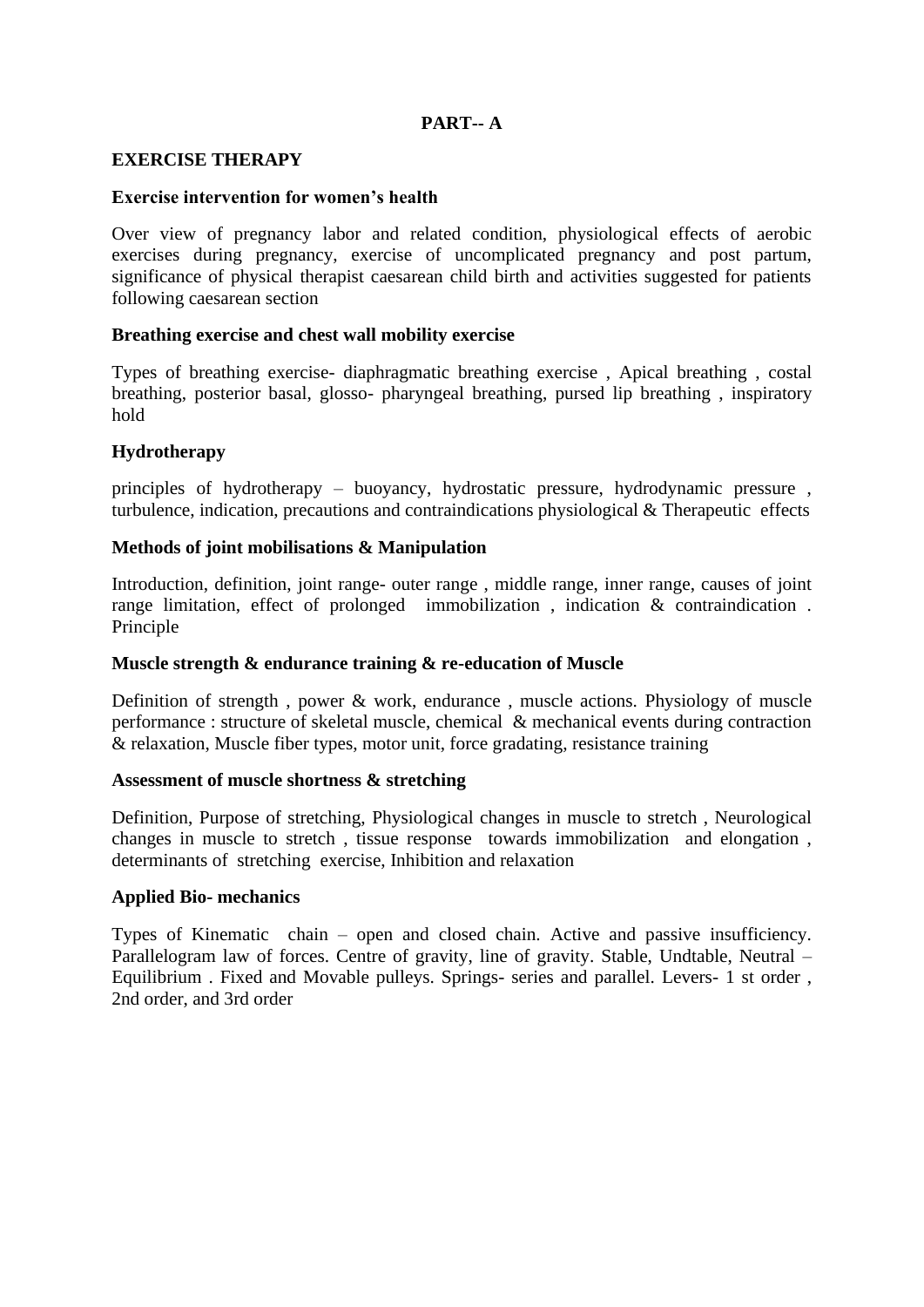# **BIOMECHANICS**

# **Gait**

Determinants Kinetics and kinematics Analysis of common pathological gaits

# **Knee complex**

Kinetics and kinematics of tibiofemoral & patellofemoral joint Pathomechanics of common condition of knee complex.

## **Ankle & foot complex**

Kinetics and kinematics of hind foot mid foot and fore foot joints Arches of foot Pathomechanics of common condition of ankle complex.

## **Hip complex**

Stability of hip complex Hip abduction mechanism Pathomechanics of common condition of hip complex.

## **Vertebral Column**

Arthrology of cervical, thoracic, lumbar and sacroiliac regions including kinetics, kinematics and their muscle actions. Lumbo- pelvic, rhythm. Rib cage mechanics during ventilation. Spinal coupling of craniocervical, thoracic , lumber and sacroiliac regions. Introduction of pathomechanics of common condition of vertebral column

### **Temporomandibular joint**

Kinetics and kinematics of Mastication. Introduction of pathomechanics of common condition of Temporomandibular joint.

### **Wrist and hand complex**

Prehension and precision activities and Interaction of extrinsic and intrinsic muscles in various functions of hand. Functional position of wrist and extensor mechanism of hand. Architecture of hand Introduction of pathomechanics of common condition of wrist and hand complex.

### **Shoulder complex**

Stabilizers of shoulder Force couples Pathomechanics of common condition of shoulder complex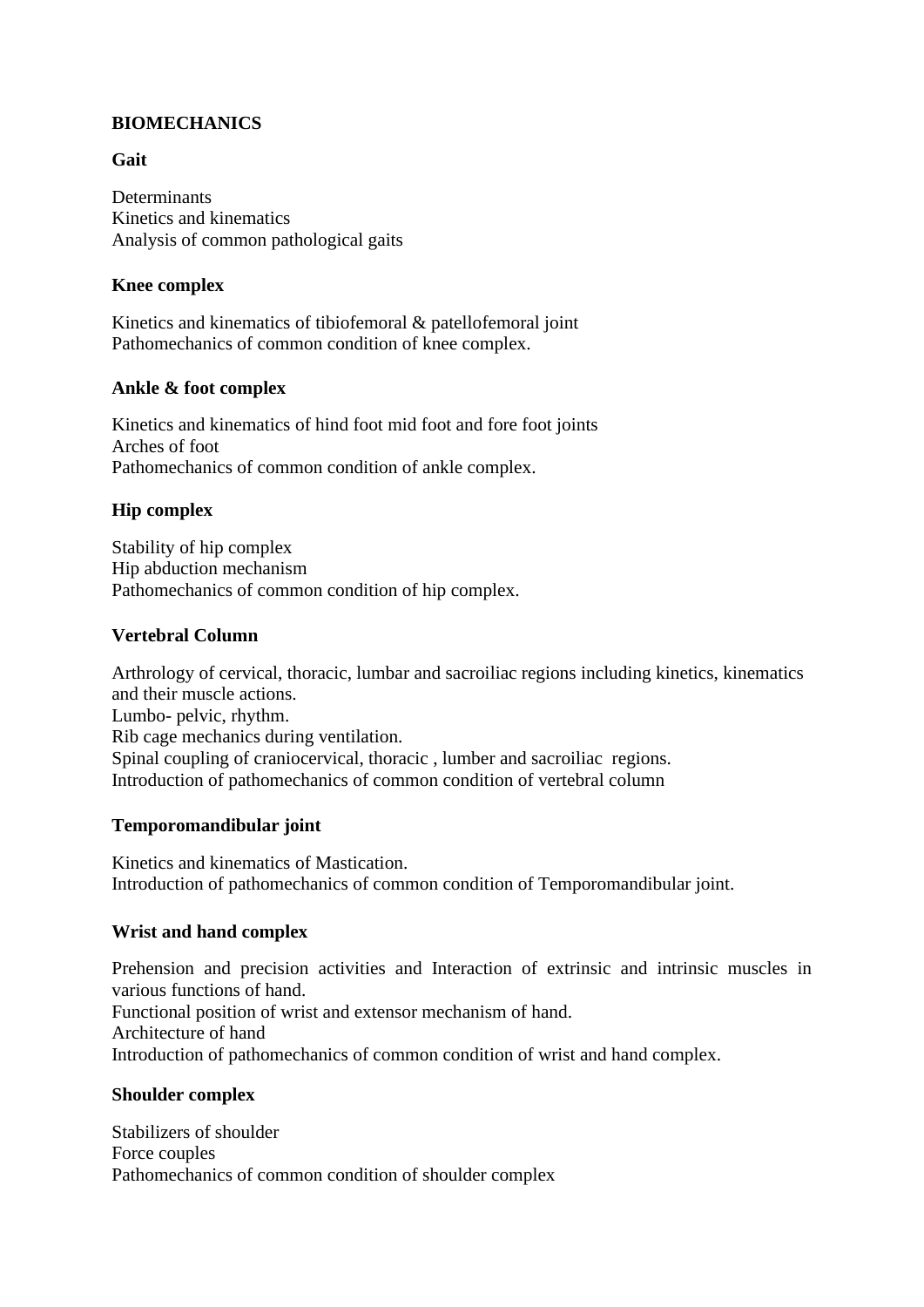# **ELECTROTHERAPY**

Basic electricity TENS parameters Principles of IFT Parameters of ultrasound therapy Electrodiagnosis SD curve NCV, EMG Cryotherapy

## **EXERCISE PHYSIOLOGY**

Hormonal and neural control during exercise Energy expenditure and fatigue Cardiovascular responses and adaptations to exercises Exercise testing and training Environmental influence on body and exercise performance \*\*\*\*\*